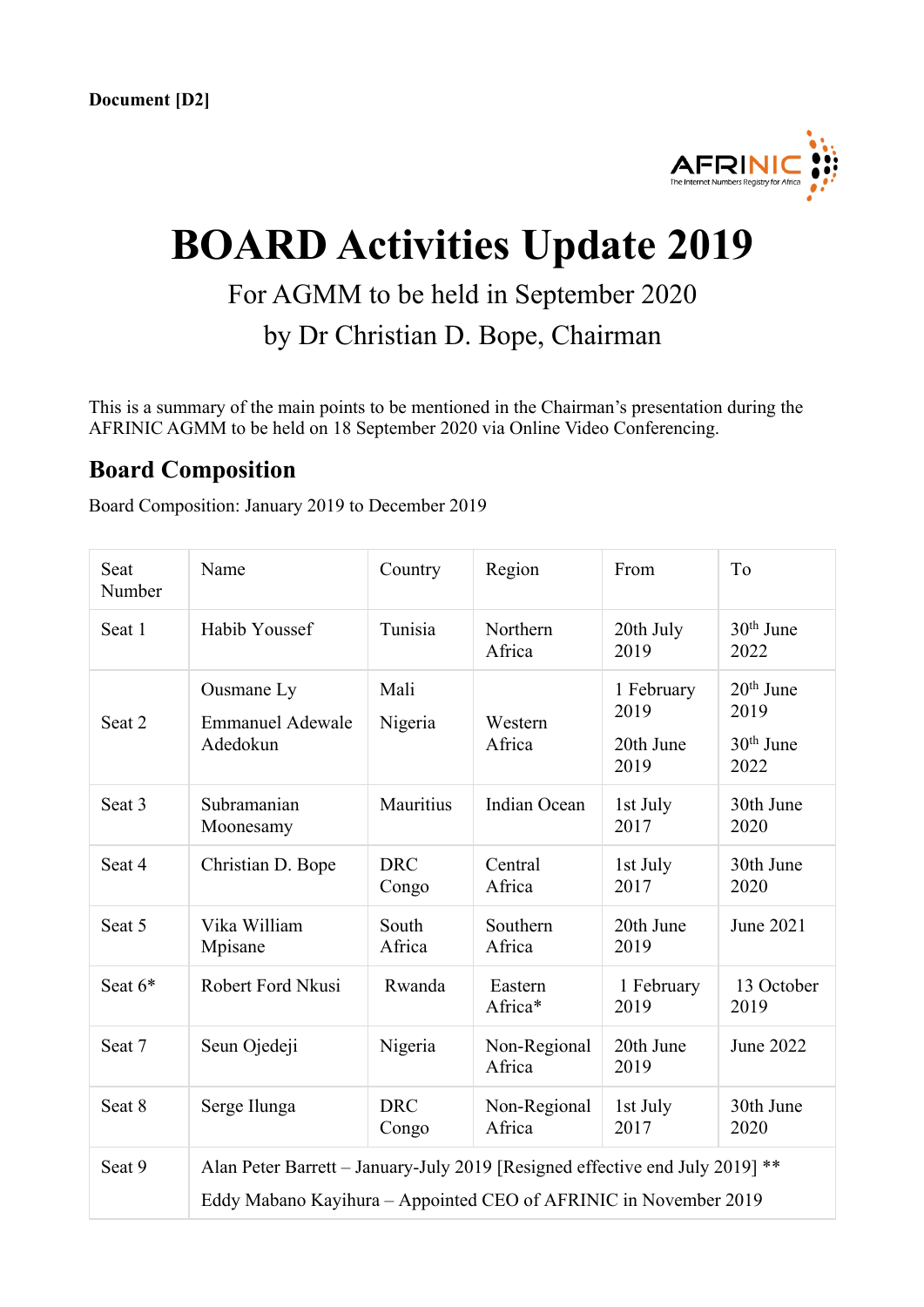\*The Seat 6 is vacant since 13 October 2019.

\*\*Alan Peter Barrett resigned as CEO effective end of July 2019. The Interim CEO, Patrisse Deesse, joined the Board for the period July-October 2019. A new CEO was recruited in November 2019.

The Board Seat 6– Eastern Africa, Seat 2- Western Africa and Board Seat 7 – Non Geographical were subject for election under the Annual General Members Meeting [AGMM2019] in June 2019 in Kampala, Uganda. The Board election during the AGMM2019 led to the following results:

- Robert Ford Nkusi who was appointed to Board Seat 6 Eastern Africa in February 2019 was elected by the members for a two-year term ending June 2021.
- Seun Ojedji was elected to Board Seat 7 Non Geographical for a three-year term ending June 2022.
- Adewale Adedokun was elected to Board Seat 2 Western Africa for a three-year term ending June 2022 in replacement of Dr Ousmane Ly. Dr Ousmane Ly was appointed by the Board to Seat 2 in February 2019.

In the course of the year, Robert Ford Nkusi resigned on 13 October 2019. The Seat 6 was vacant as at 31 December 2019.

# **Board Attendance**

The AFRINIC Board meets regularly. A Calendar of Board meeting for the upcoming year is approved at the end of each preceding year. The Board met 19 times during the period under review.

# **2019 Board Resolutions**

During 2019, **81** resolutions were discussed and resolved. A detailed overview of these resolutions can be found at https://www.afrinic.net/board/meeting

# **Board Committees**

An overview of the Board Standing and Ahdoc Committee in 2019.

# Audit Committee

#### **Committee members:**

- Seun Ojedeji (January 1 December)
- Vika Mpisane [January 1 December)
- Ousmane Ly [February June)
- Robert Ford Nkusi (June October )
- Serge Ilunga
- Adewale Adedokun (1 December )
- Habib Youssef (1 December )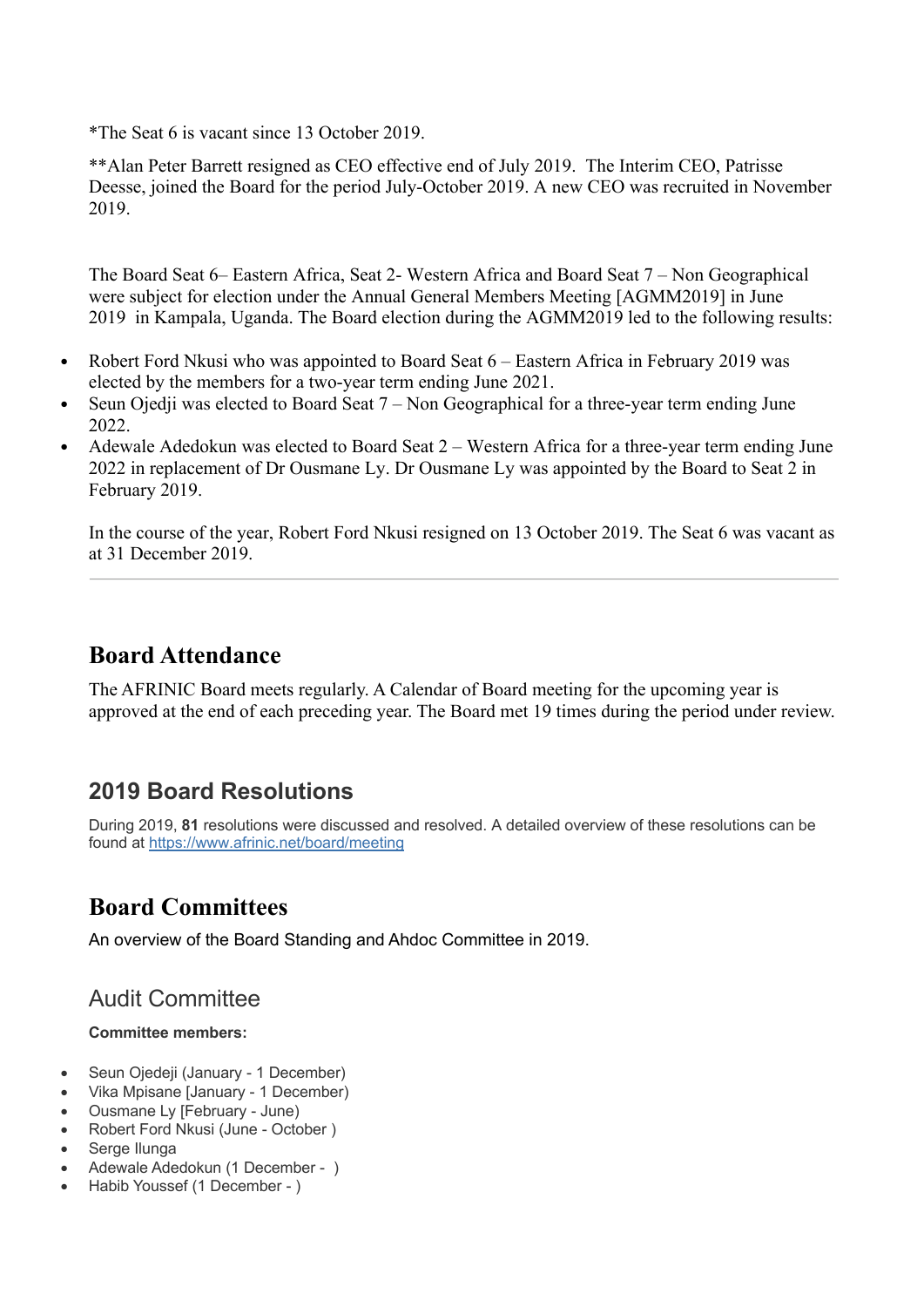### Finance Committee

#### **Committee members:**

- Subramanien Moonesamy
- Robert Ford Nkusi (February June)
- Habib Youssef (January 1 December)
- Christian Bope
- Adewale Adedokun (June 1 December]
- Seun Ojedeji (1 December )
- Alan Barrett (CEO, January July)
- Eddy Kayihura (CEO, 1 December )

### Remuneration Committee

#### **Committee members:**

- Serge Ilunga (January 1 December)
- S. Moonesamy (January 1 December)
- Seun Ojedeji
- Vika Mpisane
- Habib Youssef
- Alan Barrett (CEO, January July)
- Eddy Kayihura (CEO, 1 December )

### Technical Committee

#### **Committee members:**

- Vika Mpisane (1 December )
- S. Moonesamy
- Christian Bope
- Robert Ford Nkusi (September October)
- Adewale Adedokun [September 1 December)
- Serge Ilunga (1 December )
- Eddy Kayihura (CEO, 1 December )

### Ad hoc Committee

The Board constituted an Ad hoc Committee in April 2019 to assess the state of AFRINIC operations and provide a report with recommendations to the Board. The Committee was dissolved in May 2019 after completion of its work. Vika Mpisane, Robert Ford Nkusi and S. Moonesamy were appointed to the Ad hoc Committee.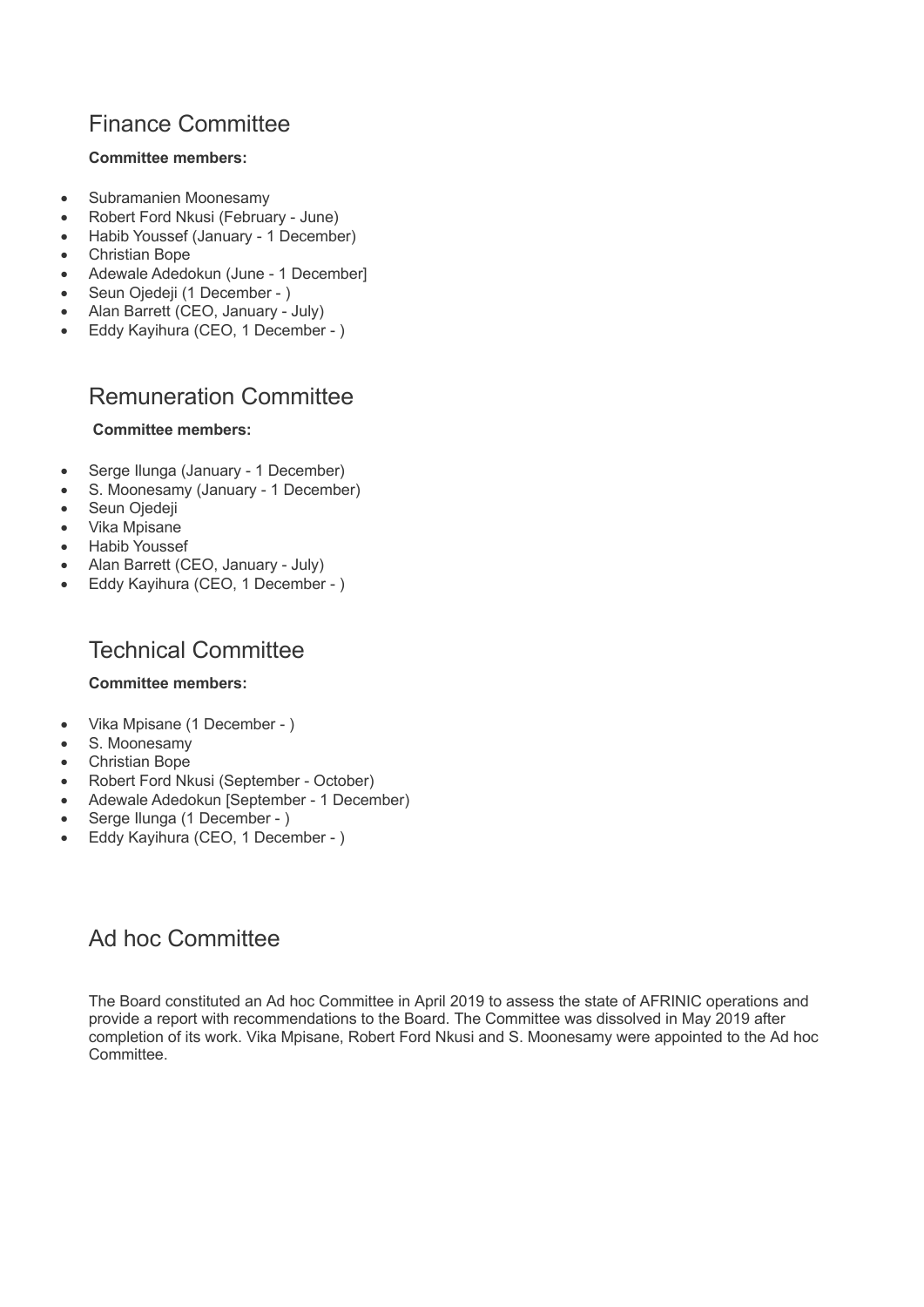# Reform Committee

#### **Committee members:**

- Adiel Akplogan
- Alan Barrett
- Habib Youssef
- Viv Padayatchy
- Alioune Traore
- Paul Wilson

# CEO Search Committee

The Remuneration Committee was assigned the task of searching and recruiting the CEO following the resignation of Alan Barrett in May 2019. The Committee completed its work in October 2019 and was subsequently dissolved. Eddy Kayihura was recruited as the new Chief Executive Officer and assumed duty on 4 November 2019.

### Nomination Committee

#### **Committee members:**

- Serge Parfait-Goma,
- Balbine Manga
- Ali Hadji Mmadi
- S. Moonesamy (Board Representative)

### The Council of Elders

- Dr. Viv Padayatchy
- Mr. Pierre Dandjinou
- Mrs. Maimouna Diop
- Dr. Nii Quaynor

#### PDWG Appeal Committee

#### **Committee members:**

- Adam Nelson
- Paulos Nyirenda
- Luc Missimbazi
- Jean-Robert Hountomey
- Wafa Dahmani Zaafouri